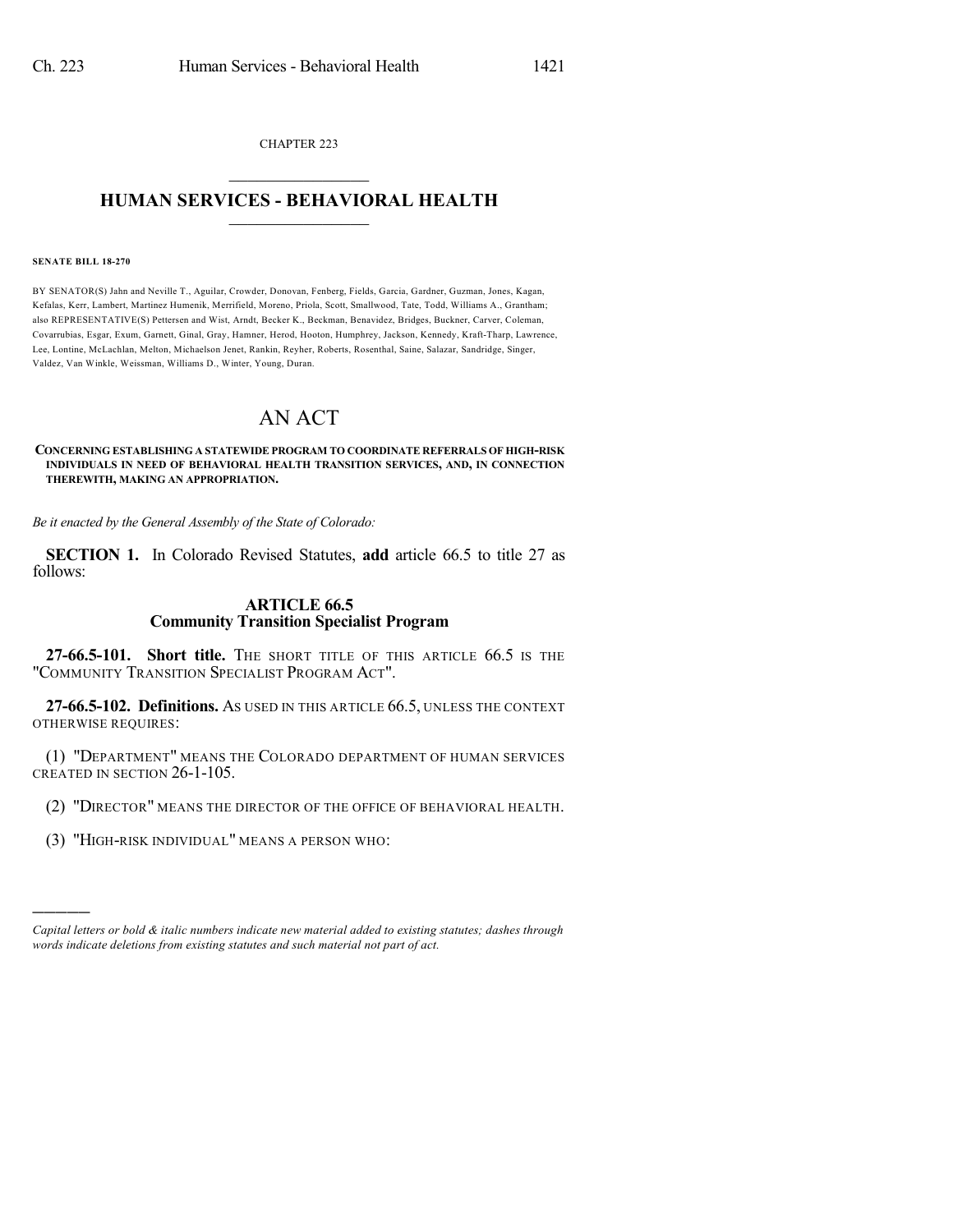(a) IS UNDER:

(I) AN EMERGENCY PROCEDURE FOR A SEVENTY-TWO-HOUR HOLD PURSUANT TO SECTION 27-65-105;

(II) ACERTIFICATION FOR SHORT-TERM TREATMENT OR EXTENDED SHORT-TERM TREATMENT PURSUANT TO SECTION 27-65-107 OR 27-65-108;

(III) LONG-TERM CARE AND TREATMENT PURSUANT TO SECTION 27-65-109;

(IV) AN EMERGENCY COMMITMENT PURSUANT TO SECTION 27-81-111 OR 27-82-107; OR

(V) AN INVOLUNTARY COMMITMENT PURSUANT TO SECTION 27-81-112 OR 27-82-108;

(b) HAS A SIGNIFICANT MENTAL HEALTH OR SUBSTANCE USE DISORDER; AND

(c) IS NOT CURRENTLY ENGAGED IN CONSISTENT BEHAVIORAL HEALTH TREATMENT.

(4) "OFFICE"MEANS THE OFFICE OF BEHAVIORAL HEALTH IN THE DEPARTMENT OF HUMAN SERVICES.

(5) "TRANSITION SPECIALIST" MEANS A PERSON WHO ASSISTS HIGH-RISK INDIVIDUALS WITH ONE OR MORE OF THE FOLLOWING SERVICES:

(a) ACCESS TO HOUSING OR RESIDENTIAL PROGRAM PLACEMENT;

(b) ACCESS TO BEHAVIORAL HEALTH TREATMENT OR BENEFITS;

(c) ADVOCACY TO INSURANCE COMPANIES AND PROVIDERS FOR THE APPROPRIATE TYPE AND INTENSITY OF MENTAL HEALTH OR SUBSTANCE USE DISORDER SERVICES;

(d) PLANNING FOR FOLLOW-UP SERVICES AND COORDINATION WITHIN THE BEHAVIORAL HEALTH SYSTEM AFTER HOSPITALIZATION OR DISCHARGE FROM A WITHDRAWAL MANAGEMENT FACILITY OR AN EMERGENCY ROOM FOLLOWINGA VISIT FOR BEHAVIORAL HEALTH REASONS;

(e) ASSISTANCE WITH PREPARING ADVANCE DIRECTIVES;

(f) OBTAINING A REPRESENTATIVE PAYEE OR GUARDIAN;

(g) FAMILY SUPPORTIVE SERVICES; OR

(h) COMPLIANCE WITH COURT APPEARANCES OR PROBATION.

(6) "WITHDRAWAL MANAGEMENT FACILITY" MEANS A FACILITY THAT PROVIDES TWENTY-FOUR-HOUR SUPERVISED WITHDRAWAL FROM ALCOHOL OR DRUGS IN A RESIDENTIAL SETTING.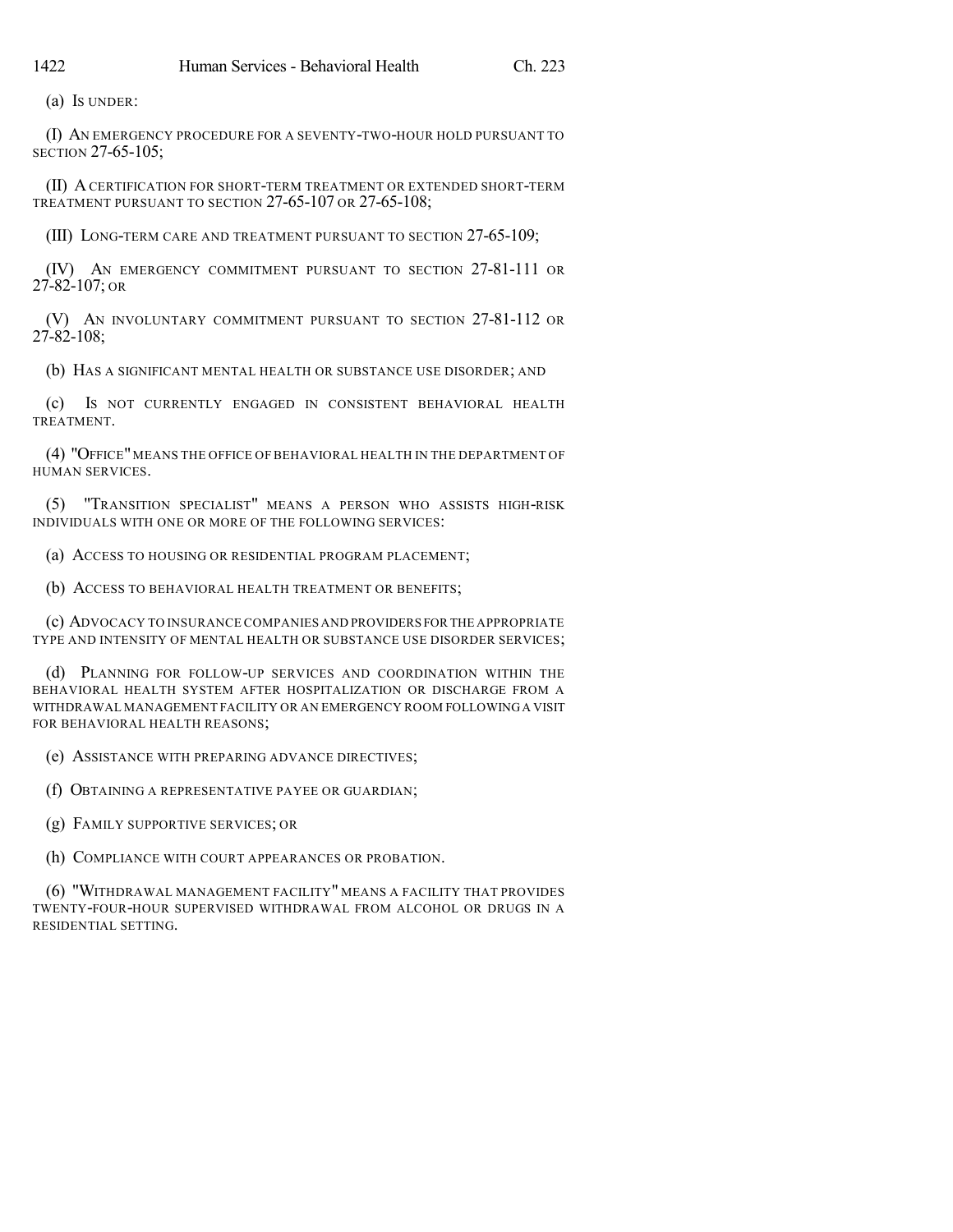**27-66.5-103. Community transition specialist program - program requirements - acceptance of referrals - contract for services - rules.** (1) THE COMMUNITY TRANSITION SPECIALIST PROGRAM IS ESTABLISHED IN THE OFFICE OF BEHAVIORAL HEALTH. THE PROGRAM MUST COORDINATE REFERRALS OF HIGH-RISK INDIVIDUALS FROM WITHDRAWAL MANAGEMENT FACILITIES AND HOSPITALS TO APPROPRIATE TRANSITION SPECIALISTS.

(2) ON OR BEFORE JANUARY 1, 2019, THE PROGRAM MUST BE AVAILABLE STATEWIDE. THE PROGRAM MUST HAVE A PROCESS TO ACCEPT REFERRALS FOR HIGH-RISK INDIVIDUALS AND COORDINATE CONTACTBETWEEN REFERRED HIGH-RISK INDIVIDUALS AND APPROPRIATE TRANSITION SPECIALISTS.TO THE EXTENT POSSIBLE, THE COORDINATED CONTACT MUST TAKE PLACE PRIOR TO THE RELEASE OR DISCHARGE OF THE HIGH-RISK INDIVIDUAL FROM A FACILITY.

(3) THE PROGRAM MUST ENCOURAGE, BUT CANNOT REQUIRE, WITHDRAWAL MANAGEMENT FACILITIES AND HOSPITALS TO CONTACT THE PROGRAM BEFORE RELEASING OR DISCHARGING A HIGH-RISK INDIVIDUAL.

(4) THE PROGRAM MAY ENCOURAGE, BUT CANNOT REQUIRE, A HIGH-RISK INDIVIDUAL TO ACCEPT SERVICES FROM A TRANSITION SPECIALIST. PARTICIPATION BY A HIGH-RISK INDIVIDUAL IS VOLUNTARY AND THE INDIVIDUAL HAS THE RIGHT TO DECLINE COMMUNITY TRANSITION SPECIALIST SERVICES.

(5) THE OFFICE MAY CONTRACT WITH A VENDOR TO PROVIDE THE REFERRAL AND COORDINATION SERVICES REQUIRED BY THIS ARTICLE 66.5.

(6) ON OR BEFORE OCTOBER 1, 2018, THE DEPARTMENT SHALL PROMULGATE RULES NECESSARY FOR THE IMPLEMENTATION OF THIS ARTICLE 66.5.

**27-66.5-104. Data collection and recommendations.** (1) THE OFFICE SHALL COLLECT INFORMATION ON THE FOLLOWING:

(a) CURRENT PRACTICES, CRITERIA, AND PROCEDURES REGARDING FOLLOW-UP CARE FOR HIGH-RISK INDIVIDUALS RELEASED OR DISCHARGED FROM EMERGENCY OR INVOLUNTARY HOLDS, CERTIFICATIONS, OR COMMITMENTS; AND

(b) EXISTING CAPACITY TO SERVE HIGH-RISK INDIVIDUALS AFTER RELEASE OR DISCHARGE.

(2) ON OR BEFORE JANUARY 1, 2020, AND ON OR BEFORE JANUARY 1 EACH YEAR THEREAFTER, THE OFFICE SHALL ANALYZE THE DATA COLLECTED IN ACCORDANCE WITH SUBSECTION (1) OF THIS SECTION AND PREPARE RECOMMENDATIONS TO INCREASE ACCESS TO,AND COORDINATION OF,TRANSITION SPECIALIST SERVICES FOR HIGH-RISK INDIVIDUALS. THE RECOMMENDATIONS SHALL BE REPORTED TO THE EXECUTIVE DIRECTOR OF THE DEPARTMENT AND SHALL BE INCLUDED IN THE REPORTING REQUIREMENTS IN SECTION 27-66.5-105.

**27-66.5-105. Reporting requirements - "State Measurement for Accountable, Responsive, and Transparent (SMART) Government Act" report.** THE OFFICE SHALL REPORT INFORMATION ON THE COMMUNITY TRANSITION SPECIALIST PROGRAM IN THE DEPARTMENT'S ANNUAL PRESENTATION TO THE